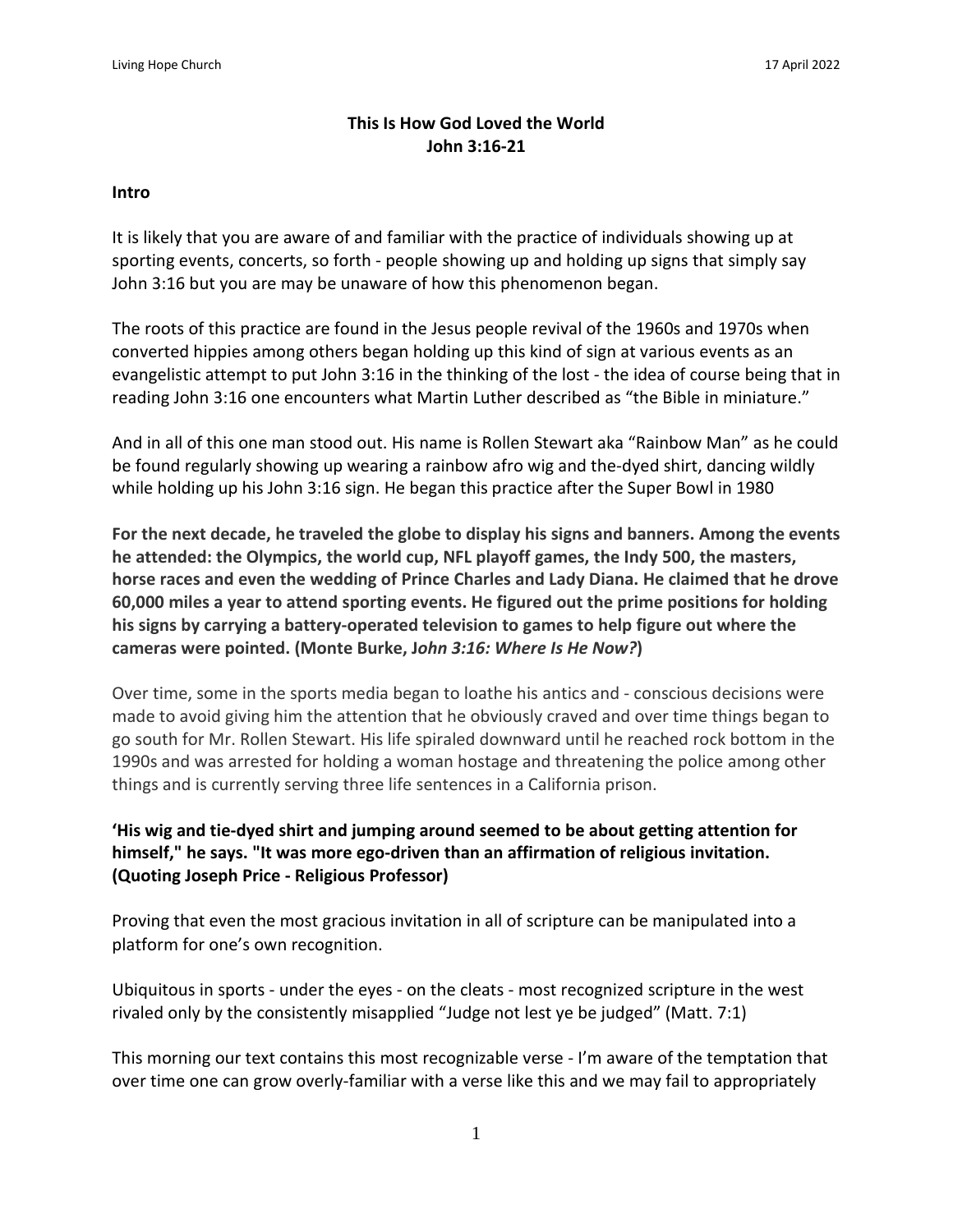and reverently and joyfully wonder at the glory and grace contained in it - some present who may not be familiar at all

Let's consider again - without the rainbow afro and the-dyed shirt - placing this verse in context so that clearly see and receive the intended effect that God has for this verse - respond to this most gracious of invitations.

Two points I. The love of God II. Our response to his love

#### **I. The Love of God**

**A.** Context we left the first half of chapter 3 last week having examined the conversation the Jesus had with a very religious jewfish leader - pharisee - Nicodemus - who learned from Jesus that all the religion in the world means nothing apart from the experience of the new birth - apart from the Holy Spirit himself, personally raising dead, sinful hearts to life in Christ - all who believe - put their faith in Christ and him crucified - we have eternal life - and Jesus described the foundation for all of this

# **[14] And as Moses lifted up the serpent in the wilderness, so must the son of man be lifted up, [15] that whoever believes in him may have eternal life. (John 3:14-15)**

- **1.** Lifted up in death on a cross
- **B.** Our text, we have more explanation of what Jesus means by this note the connection between v. 15 and v. 16 - lifted up - for God so loved the world, that he gave his only son
	- **1.** In him being lifted up to die so that undeserving sinners like you and me could be rescued from death that whoever believes in him should not perish but have eternal life - this is how God so loved the world
		- **a)** The love of God is not abstract concept nebulous force his only, beloved son willingly put on flesh and sacrificed himself in abject humility so that the unworthy and undeserving - those destined for destruction - can find the way out of death - all for loves sake he became poor

**His love is not a vague, sentimental feeling, but a love that costs. God gave what was most dear to him. (Leon Morris)**

- **(1)** He gave what was most dear his own son for those totally undeserving
- **2.** No greater love! Consider the scope of what is described in saying he so loved the world

**a)** The world - the emphasis on the way he describes the world in chapter 1 **He was in the world, and the world was made through him, yet the world did not know him. (John 1:10)**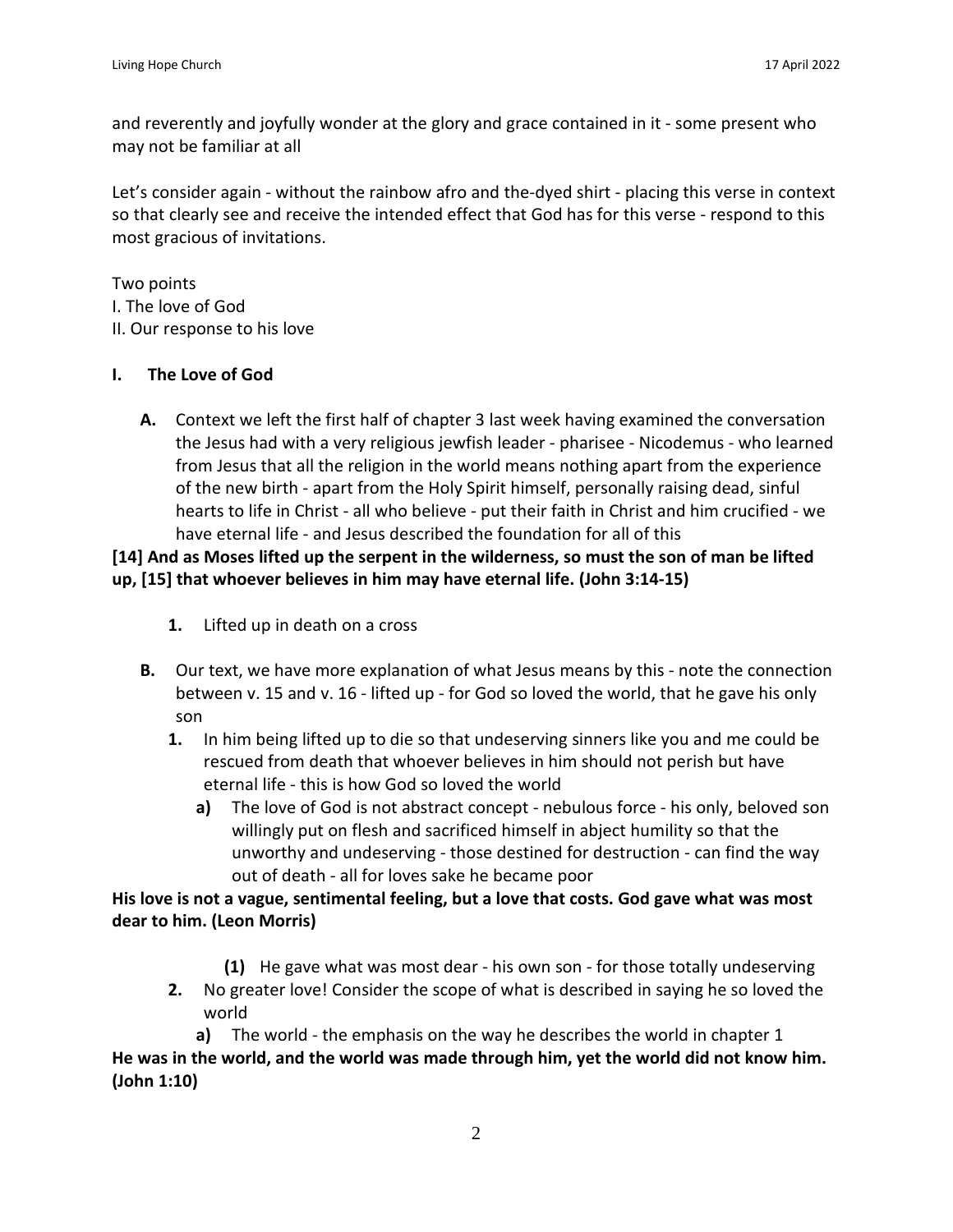**3.** The emphasis is on the whole world order full of sinners who are indifferent and often actively opposed to God and his Christ - understand it is to this world that he gave what was most dear to him - his only son

**Illustration:** Abraham and Isaac -

## He said, "take your son, your only son Isaac, whom you love, and go to the land of Moriah, and offer him there as a burnt offering on one of the mountains of which I shall tell you." **(Genesis 22:2)**

God did not stay his hand with his one and only, beloved son - Jesus Christ laid himself upon the wood of the cross and willingly became the substitutionary sacrifice

**C.** Rising from the dead in power - easter - he took one breath and put death to death and lives forevermore giving eternal life to all who believe in him

**1.** Even the vilest sinner can be washed and cleansed and given the gift of eternal life! **It is a distinctively Christian idea that god's love is wide enough to embrace all people. His** love is not confined to any national group or spiritual elite. It is a love that proceeds from the fact that he is love. It is his nature to love. He loves people because he is the kind of God he **is. (Leon Morris)**

- **D.** Application
	- **1.** Wonder love is magnified by how his love is poured out on the unlovely he the offended party has made provision for guilty sinners like you and me to be liberated from death and judgment and transferred from the kingdom of darkness to the kingdom of his beloved son

If the depth of love is measured by the value of the gift, then god's love could not be greater, **for his love-gift is his most precious possession—his only, eternally beloved son. He could not love more. 'The true looking of faith is placing Christ before one's eyes and beholding in him the heart of god poured out in love.' (Bruce Milne)**

**2.** Believe - born again - new birth into eternal life - all who believe though deserving of death and judgment are not condemned but rather receive forgiveness of sins and eternal life

#### **II. Our response to his love**

- **A.** V. 17 God did not send his beloved son into the world to condemn the world but that the world might be saved through him - and yet clearly present in this text is condemnation for those who do not believe
	- **1.** Perishing death fearful and final judgment

**The son of man came into an already lost and condemned world. He did not come into a neutral world in order save some and condemn others; he came into a lost world in order to save some. (D.A. Carson)**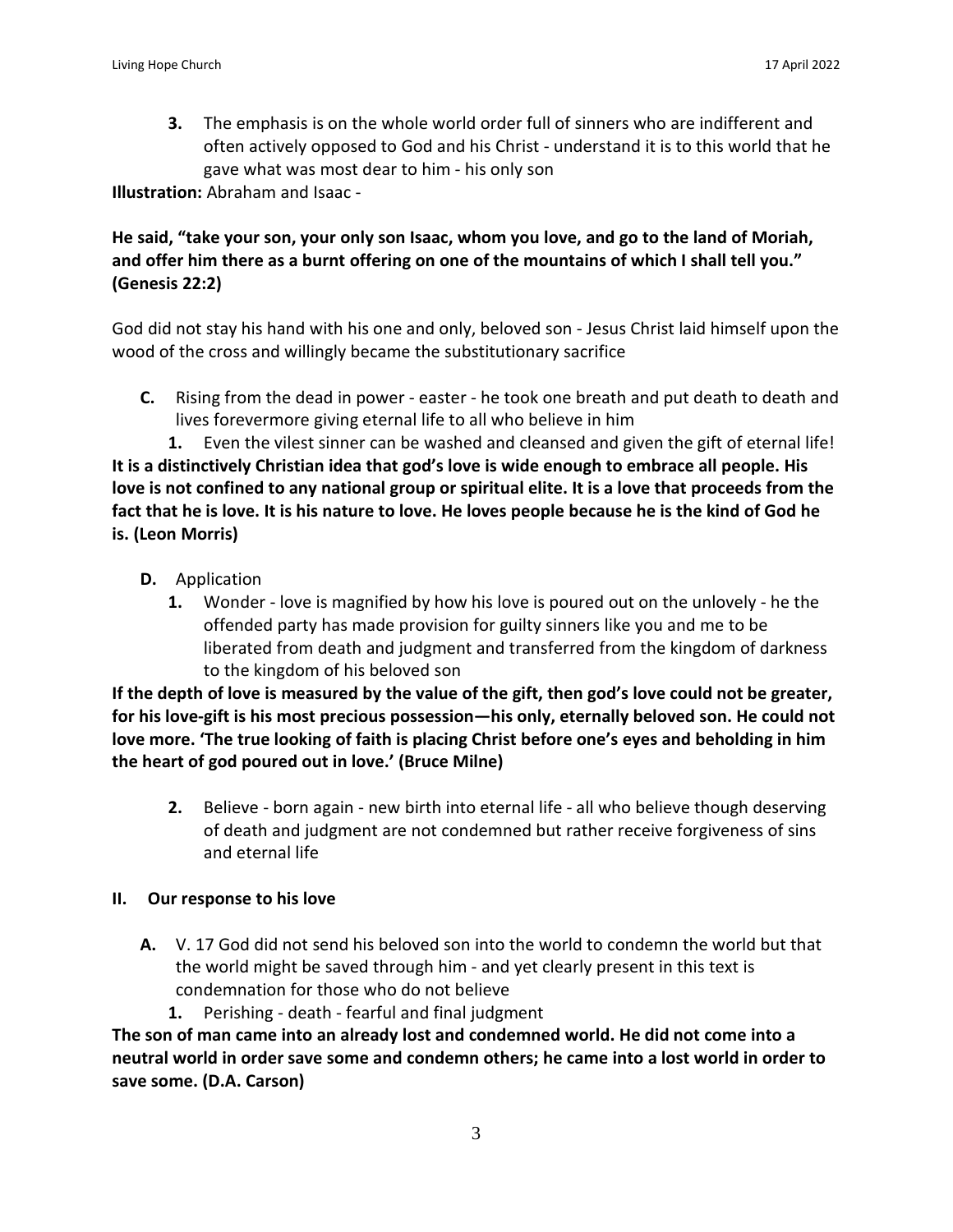- **B.** What differentiates? Whoever believes in the name of the son of God = all that he is = not condemned / whoever does not believe is already condemned because of their sin - belief and failure to believe - no middle ground - two kinds of people in the world
- **C.** V. 19 A judgement or verdict is declared over these two categories believe and unbeliever
	- **1.** Reiterating Ch. 1 light of the world who came to his own but they did not receive him - here's why - people loved the darkness rather than the light because their works were evil - v. 20 those who do wicked things hate and avoid the light because they don't want their wickedness to be exposed

**Illustration:** cockroach necklace

**God grants repentance— that is, he awakens the life that sees the ugliness and danger of sin** and the beauty and worth of Christ. That truth sets the prisoner free. It's what happens when **a person in the dark fondles an ebony brooch hanging around his neck, and then the lights go on and he sees it's not a brooch but a cockroach, and flings it away. (John Piper)**

**Illustration:** Sméagol's obsession with the one ring of power - object of great evil - cherished retreating into the dark away from the nasty sun

One day it was very hot, and as he was bending over a pool, **he felt a burning on the back of his head) and a dazzling light from the water pained his wet eyes**. He wondered at it, for he had almost forgotten about the sun. Then for the last time he looked up and shook his fist at her. 'but as he lowered his eyes, he saw far above the tops of the misty mountains, out of which the stream came. And he thought suddenly: **"it would be cool and shady under those mountains. The sun could not watch me there**. **(Tolkien)**

Residing in the dark he became twisted and warped by what he thought was precious

- **2.** Willful rejection love darkness perish in the end
- **D.** But whoever does what is true comes to the light these are those men and women who are willing to bring their sin and darkness into the light - to experience the conviction and sorrow for their sins and turn from that sin to the love of God in Christ and his liberating life-given light - experiencing the grace of Christ in receiving new, eternal life that begins in part the moment they believe those willing to declare with the Psalmist

**[23] Search me, o God, and know my heart! Try me and know my thoughts! [24] and see if there be any grievous way in me, and lead me in the way everlasting! (Psalm 139:23-24)**

- **1.** The works don't make them right or earn them anything new life new birth new affections - new passion to serve and please God
- **2.** There true and good works have been carried out in God no credit expression of new birth and the gift of the Holy Spirit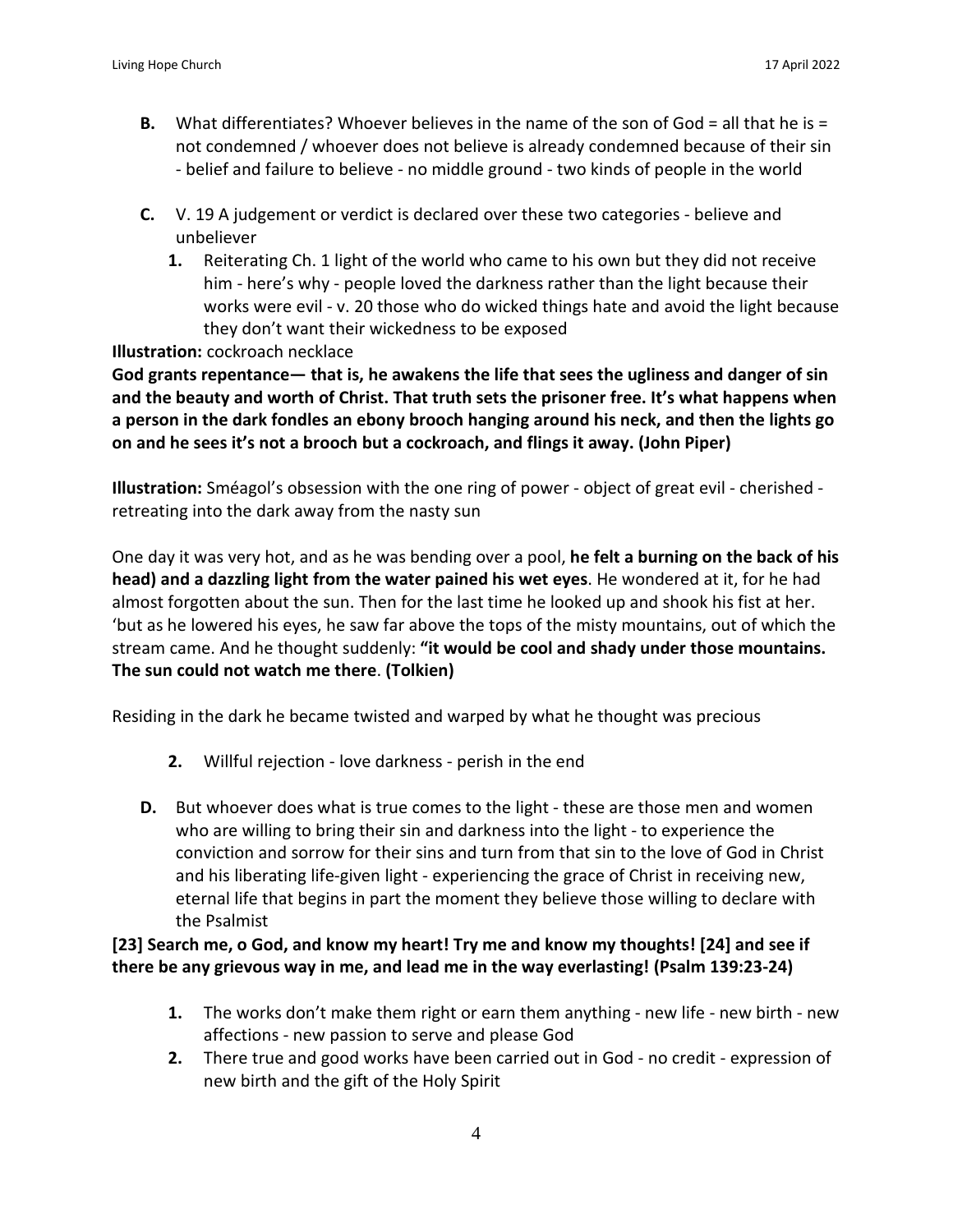**a)** Two kinds of people those who love darkness and resist the light of Christ and will perish - those who are willing to open their lives before his glorious and lifegiving grace

## **E.** Application

**[5] For what we proclaim is not ourselves, but Jesus Christ as lord, with ourselves as your** servants for Jesus 'sake. [6] For God, who said, "let light shine out of darkness," has shone in our hearts to give the light of the knowledge of the glory of God in the face of Jesus Christ. (2) **Corinthians 4:3-6)**

**1.** If you have a glimpse of Christ this morning - if you are aware of your sin in light of his holiness - opportunity to turn from sin and darkness - oh my friend, do not turn away

**[11] take no part in the unfruitful works of darkness, but instead expose them. [12] for it is shameful even to speak of the things that they do in secret. [13] but when anything is exposed by the light, it becomes visible, [14] for anything that becomes visible is light. Therefore, it says, "awake, o sleeper, and arise from the dead, And Christ will shine on you." (Ephesians 5:11-14)**

- **2.** Get woke! Even this morning sleepers waking up the dead rising from spiritual graves - awake, awake, arise from the dead and Christ will shine on you
- **3.** As we celebrate this easter morning let us ensure that we are those who make it our aim to not only rejoice in the light but also walk in the light

[5] This is the message we have heard from him and proclaim to you, that God is light, and in **him is no darkness at all. [6] If we say we have fellowship with him while we walk in** darkness, we lie and do not practice the truth. [7] But if we walk in the light, as he is in the **light, we have fellowship with one another, and the blood of Jesus his son cleanses us from** all sin. [8] If we say we have no sin, we deceive ourselves, and the truth is not in us. [9] If we **confess our sins, he is faithful and just to forgive us our sins and to cleanse us from all unrighteousness. (1 John 1:5-9)**

**4.** Imperfect but sincere - covered by the cleaning, atoning sacrifice - walking into eternity only by the grace of God - because of the great, redeeming love of God

## **Close**

It is true that we are sinners;  $-$  but Christ suffered for us. It is true that we deserve death;  $$ but Christ has died for us. It is true that we are guilty debtors; —but Christ has paid our debts with his own blood. This is the real gospel! This is the good news! On this let us lean while we **live. To this let us cling when we die. (J.C. Ryle)**

Raise that John 3:16 sign as a banner over your life in your home, in your neighborhood, even to the nations